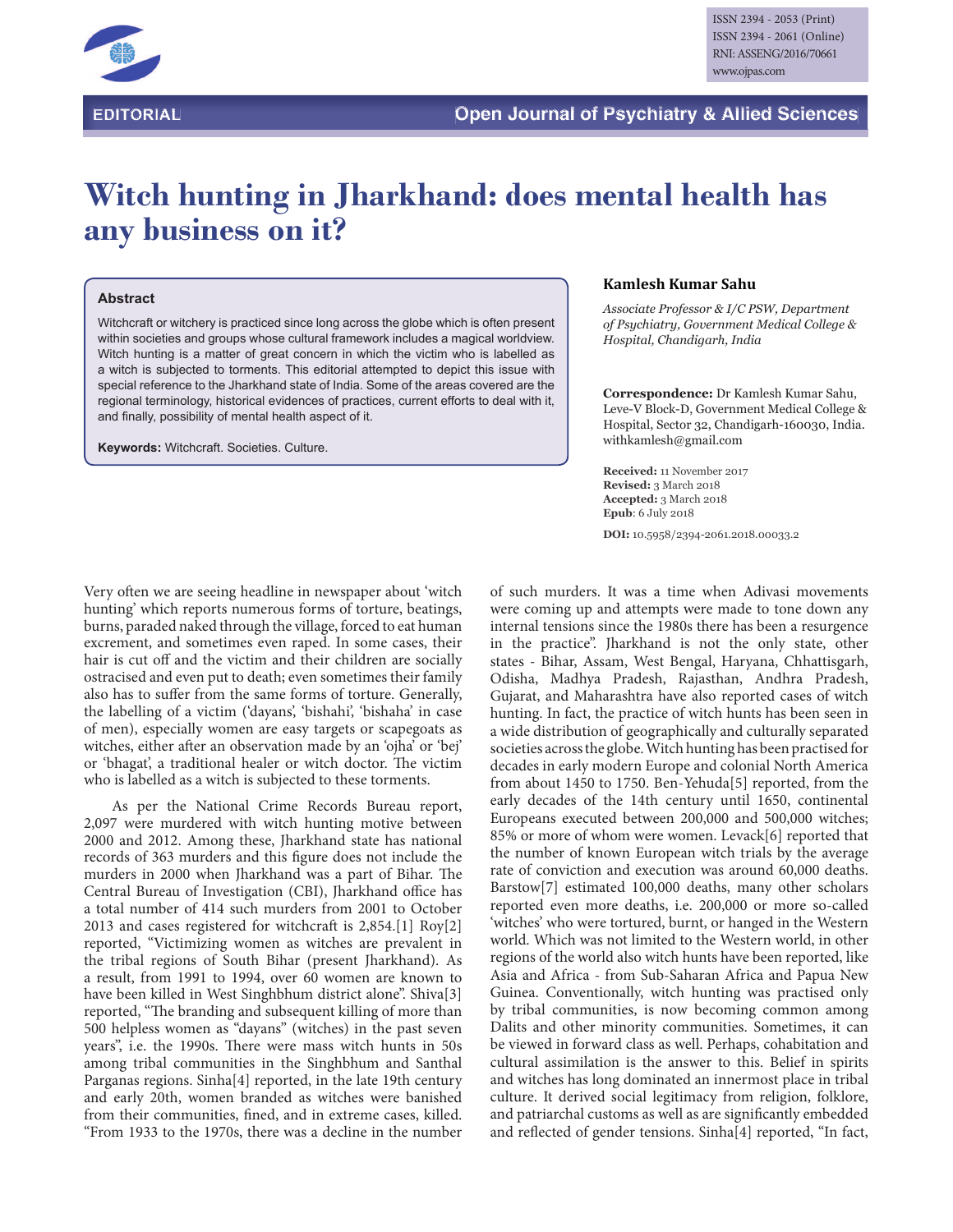the Santhal theory of the origin of witchcraft attributes gender tensions as the reason for witch hunting. Kharia women were excluded from religious festivities and rituals because the tribals feared that menstrual blood attracted evil spirits. Women in tribal communities were left out of Adivasi rituals and religion because of a fear and suspicion of their sexuality".

Witchcraft or witchery ('dayan pratha') broadly means the practice of and belief in magical skills and abilities exercised by solitary practitioners and groups known as 'covens' referring to a gathering of witches. There is the idea or beliefs in the community that witch are thought to possess an evil eye or mouth, they eat humans, kill cattle, destroy crops, and cause illness. Sometimes they are accused of changing the mind of individuals who are not going either along with family or community. For example, if a girl was not ready to marry to an alliance who is fixed by her family; instead, she wanted to marry a boy of her own choice so any witch can be blamed for this. For all kind of unpleasant happenings, they are blamed and that is the reason behind the witch hunting, e.g. less milk given by a cow, less or no fruit from a tree or plant, small health issue like cold to severe one like asthma, less or over rainfall, etc. Even if reasons are quite obvious then also some time witch can be blamed for. Many a time appropriate interventions particularly for mental health conditions are delayed; people already has inadequate knowledge about such illness. Some mental health conditions like acute psychosis, dissociation which has at time very peculiar behaviour (symptoms) manifestation are very often blamed for witchcraft because of superstitious or magicoreligious attributions by the community.[8]

In various investigation and research, various reasons have been reported. Roy[2] reported, "The main reasons behind this persecution are to maintain women in economic and social subjugation, to exploit them sexually, and to wrest property from their families". Family disputes over property, land rights of women, village-level conflicts, and gender conflicts are some of the other reasons for witch hunts. There are certain attributes of witches believed or reported by the community members. Shiva[3] reported, "Usually poor old, widowed, unprotected, infertile, ugly looking, low-caste or are socially ostracized women are blamed, attributes given by local people have - red eyes, feet aligned backwards, are jealous/envious and do not socially mix up with people". Many times, some mental health condition of an individual mentioned above are attributed as a witch because of the presentation of symptomatology, especially less interaction, over religiosity, trans and possession, and dissociation, etc.

Russell[9] says witchcraft often presents within societies and groups whose cultural framework includes a magical worldview. Jharkhand certainly fits in easily. India's 29th state with different culture and civilizations, and one of the most populated countries in the world. On 15 November 2000, Jharkhand ("Bushland" or the land of the forest), a new state of eastern India was emerged by partition from southern part of Bihar state.[10] Jharkhand accounts for 40% of the mineral resources of India, [11] but it suffers widespread poverty as 39.1 percent of the population is below the poverty line and 19.6 percent of the children under five years of age are malnourished. $[12]$  The state is primarily a rural state as only 24 percent of the population resides in cities.[13] Jharkhand has its own unique cultural diversity. It has thirtytwo tribal groups, 26% of total population of the state;[14] the majority of them has their own language and cultural practices. Agarwal[15] reported, "Low literacy rate, prevalent superstitions, economic instability or insecurity, poor health and communication facilities, diseases are widespread, often taking form of epidemic, ethno healing system revolves around supernatural beliefs and practices where witchcraft sought as cause of the disease/epidemic/personal tragedy & natural disasters". Since the tribal communities are known for its unique megico-religious practices or way of life, Jharkhand inherently has those which could be an explanation of amplified practices of witchcraft over there. Culture can be viewed as the values the members of a given group hold, the norms they follow, and the material goods they create and consume. It is a dynamic multi-layered entity and may be influenced by diverse aspects including national, regional, religious, gender, class, and various other issues which has major implications in all aspect of our life including health or mental health. Gopalkrishnan[16] further explained that culture influences our understanding of health and illness, modes of treatment as well as health-seeking behaviour, such as attitudes to preventative and curative care, attitudes to providers, and expectations of the healthcare system. Tribe[17] enlightens, "Culture is the ideas, customs, and social behaviour of a particular people or society".

To fight with this evil, Jharkhand government included this topic in school textbook and passed Witchcraft Prevention Act, 2001 alike Bihar's Prevention of Witch (Daain) Practices Act (1999) and Chhattisgarh's Tonahi Pratadna Nivaran Act of 2005. There is no national law or legislation against witch hunting but a bill, The Prevention of Witch-Hunting Bill, 2016 is on the way. Various other states like Karnataka, Rajasthan, Maharashtra, and Odisha are on the same way of making legislation. However, physical violence appears to be a precondition for any case filing in the criminal justice system but "the issue of mental or psychological violence isn't even talked about"[1] which need to take care. Victims and their family have to undergo tremendous forms of torture which obviously affect negatively their mental health apart from physical health and socioeconomic loss.

Centre for Alternative Dalit Media (CADAM), New Delhi[18] reported in their empirical study in four states that belief in witchcraft still prevailing among the socially and educationally backwards and excluded communities of rural India. A vast majority (70%) of the households has a strong belief in the existence of witch and witch practices - the people of Bihar (75.5%), followed by Jharkhand (75%) and Odisha (55.3%). Moreover, it is apparent that the people of Giridih (98.2%) and Hazaribagh (100%) district of Jharkhand have firm believers of the existence of witch and witch practices. So, the community is guided by such strong belief in the existence of witch and witch practices which is blamed for all kind of unpleasant happenings including ill health and poor mental health and that is the reason behind the witch hunting. This need to be deal with caution since mass belief system and behaviour is attached to it which is a big question to our so-called modern and scientific society. There are some research related to megico-religious belief and various aspects of mental health